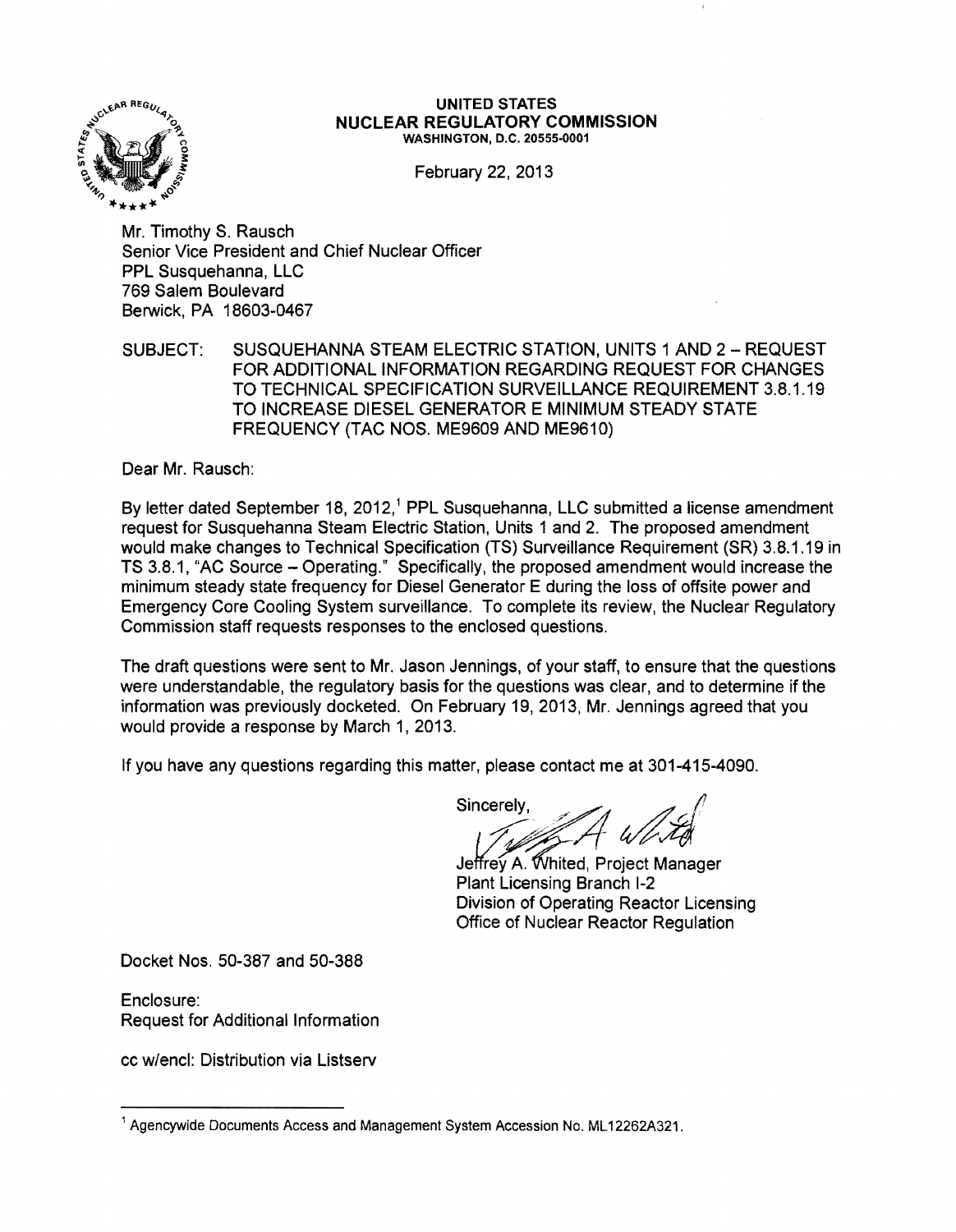# REQUEST FOR ADDITIONAL INFORMATION

# REGARDING PROPOSED LICENSE AMENDMENTS

# CHANGE TECHNICAL SPECIFICATION SURVEILLANCE REQUIREMENTS

## TO INCREASE DIESEL GENERATOR MINIMUM STEADY STATE FREQUENCY

#### SUSQUEHANNA STEAM ELECTRIC STATION, UNITS 1 AND 2

## DOCKET NOS. 50-387 AND 50-388

By letter to the Nuclear Regulatory Commission (NRC) dated September 18, 2012,<sup>1</sup> PPL Susquehanna, LLC (PPL, the licensee) submitted a license amendment request (LAR) for Susquehanna Steam Electric Station (SSES), Units 1 and 2. The proposed amendments would change Surveillance Requirement (SR) 3.8.1.19 in Technical Specification (TS) 3.8.1, "AC Sources-Operating:' Specifically, the proposed amendments would increase the minimum steady state frequency for Diesel Generator (DG) E during the loss of offsite power and Emergency Core Cooling System surveillance.

The NRC staff has reviewed the information that the licensee provided in support of its proposed license amendments. In order for the staff to complete its review, the licensee is requested to address the following requests for additional information.

Consistent with the requirements in Section 50.36 of Title 10 of the Code of Federal Regulations, SRs must assure that the necessary quality of systems and components is maintained, that facility operation will be within safety limits, and that the limiting conditions for operations are met. The NRC staff considers that all SRs in TS 3.8.1 associated with the DG demonstrate operational readiness of the DG to perform its intended safety functions as delineated in the Final Safety Analysis Report Section 8.1.1. The proposed change modifies frequency requirements in SR 3.8.1.19 only.

RAI 1: Explain why the steady state frequency requirements in SR 3.8.1.7, SR 3.8.1.11, SR 3.8.1.12, SR 3.8.1.15, and SR 3.8.1.20 are not considered applicable for demonstrating that the DG will perform its intended safety functions. The staff recognizes that some surveillances with DG in droop mode require manual actions to achieve the required parameters.

The LAR states that the steady state frequency requirements for DGs A-D are acceptable and a SSES calculation justifies the ±1.2 Hertz (±2%) range in the current TS. Provide excerpts from the calculation that verify the following:

RAI 2: With the DGs operating at the lower end of the allowable frequency and voltage ranges, the flow requirements of emergency safety feature (ESF) pumps are not adversely impacted and the shift in operating point of induction motors does not impact DG loading.

I Agencywide Documents Access and Management System Accession No. ML 12262A321.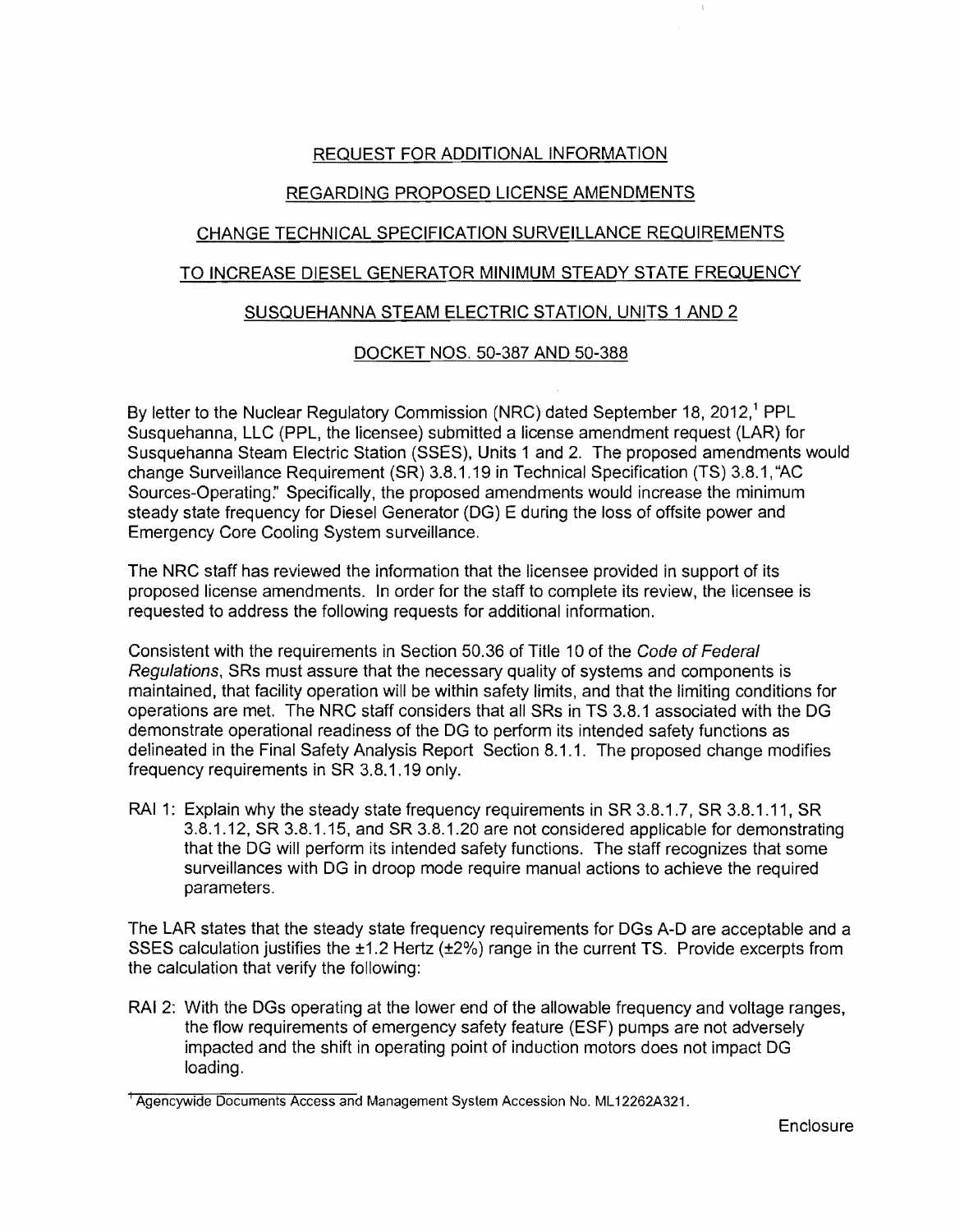- RAI 3: Motor-operated valve performance (in accident analyses) is not adversely impacted at the lower end of the steady state TS allowable frequency range coupled with the frequency and voltage variations experienced during load sequencing.
- RAI 4: With the DGs operating at the upper end of the allowable frequency range, the speed change in ESF motors does not increase the DG loading such that the postulated accident loading exceeds the TS SRs.

 $\bar{r}$